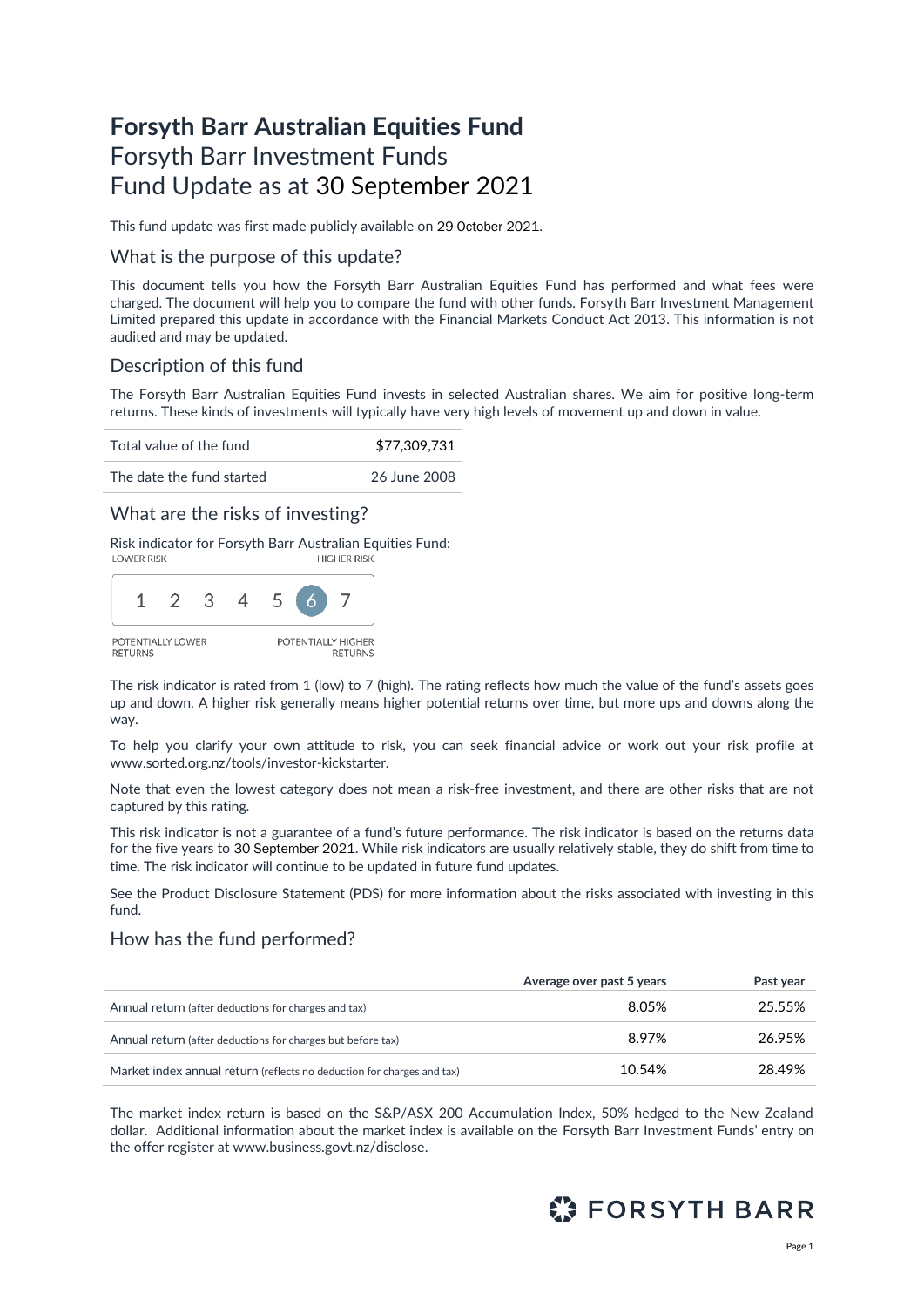Annual return graph



This shows the return after fund charges and tax for each of the last 10 years ending 31 March. The last bar shows the average annual return for the last 10 years, up to 30 September 2021.

Important: This does not tell you how the fund will perform in the future.

Returns in this update are after tax at the highest prescribed investor rate (PIR) of tax for an individual New Zealand resident. Your tax may be lower.

### What fees are investors charged?

Investors in the Forsyth Barr Australian Equities Fund are charged fund charges. In the year to 31 March 2021 these were:

|                                                       | % of net asset value <sup>1</sup> |
|-------------------------------------------------------|-----------------------------------|
| Total fund charges                                    | 1.29%                             |
| Which are made up of:                                 |                                   |
| Total management and administration charges including | 1.29%                             |
| Manager's basic fee                                   | 1.27%                             |
| Other management and administration charges           | $0.02\%$ <sup>2</sup>             |
| Total performance-based fees                          | 0.00%                             |
|                                                       | Dollar amount per investor        |
| Other charges                                         | \$0.00                            |

Investors are not currently charged any other fees. See the PDS for more information about fees. Small differences in fees and charges can have a big impact on your investment over the long term.

#### **Example of how this applies to an investor**

Jane had \$10,000 in the fund at the start of the year and did not make any further contributions. At the end of the year, Jane received a return after fund charges were deducted but before tax of \$2,695 (that is 26.95% of her initial \$10,000). This gives Jane a total return after tax of \$2,555 for the year.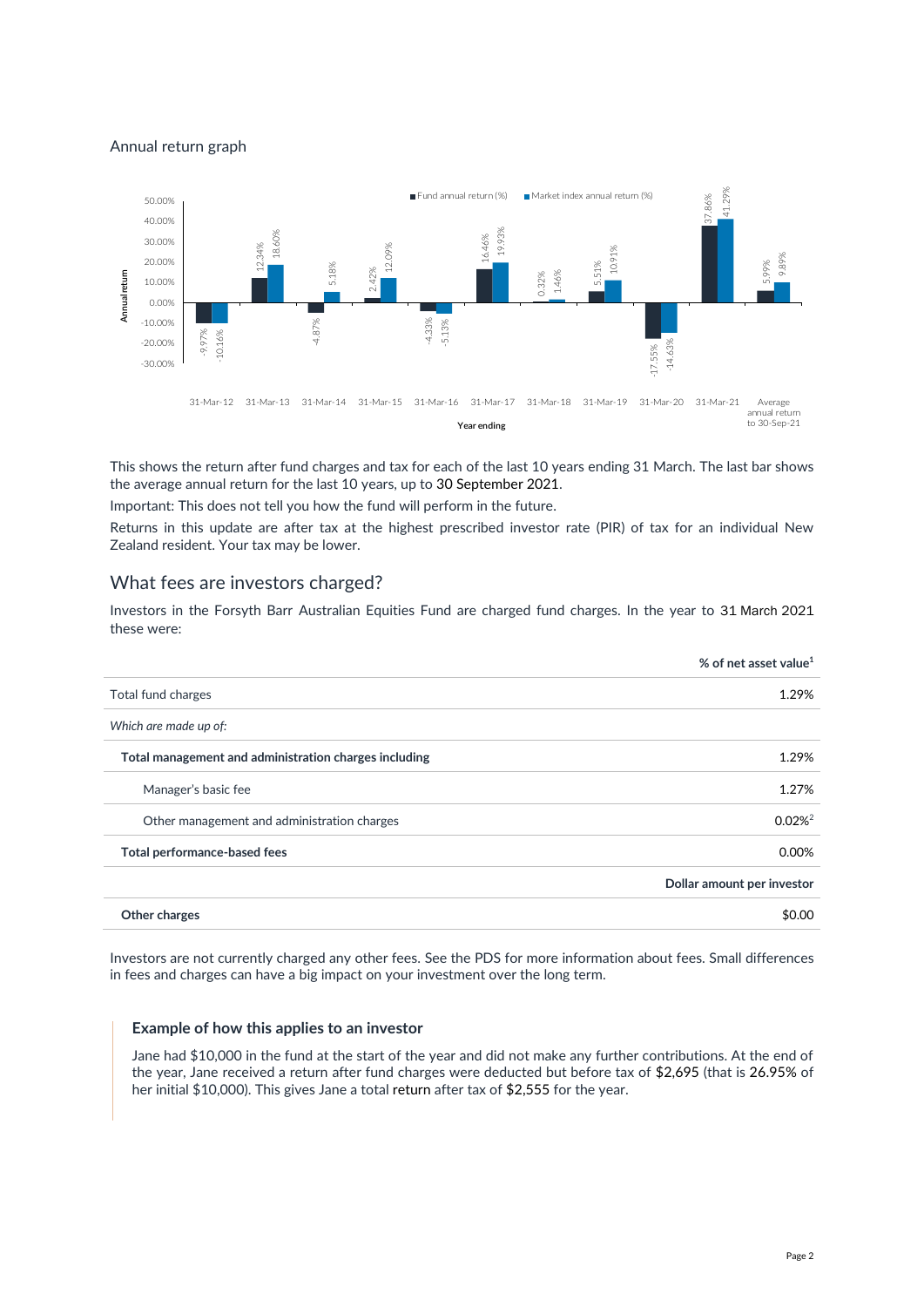# What does the fund invest in?

This shows the types of assets that the fund invests in.



### Actual investment mix

### Target investment mix

| Cash and cash equivalents    | 5.00%  |
|------------------------------|--------|
| New Zealand fixed interest   | 0.00%  |
| International fixed interest | 0.00%  |
| Australasian equities        | 85.00% |
| International equities       | 0.00%  |
| Listed property              | 10.00% |
| Unlisted property            | 0.00%  |
| Commodities                  | 0.00%  |
| Other                        | 0.00%  |

### Top 10 investments

|    | Name                                                      | Percentage of<br>fund net assets | <b>Type</b>           | Country   | <b>Credit rating</b><br>(if applicable) |
|----|-----------------------------------------------------------|----------------------------------|-----------------------|-----------|-----------------------------------------|
| 1  | <b>CSL Limited</b>                                        | 7.75%                            | Australasian equities | Australia |                                         |
| 2  | <b>Westpac Banking Corporation Ltd</b>                    | 5.74%                            | Australasian equities | Australia |                                         |
| 3  | <b>BHP Group Limited</b>                                  | 4.74%                            | Australasian equities | Australia |                                         |
| 4  | Commonwealth Bank of Australia<br>Limited                 | 4.70%                            | Australasian equities | Australia |                                         |
| 5  | National Australia Bank Ltd                               | 2.94%                            | Australasian equities | Australia |                                         |
| 6  | Australia and New Zealand Banking<br><b>Group Limited</b> | 2.94%                            | Australasian equities | Australia |                                         |
| 7  | Rio Tinto Ltd                                             | 2.72%                            | Australasian equities | Australia |                                         |
| 8  | Telstra Corp                                              | 2.48%                            | Australasian equities | Australia |                                         |
| 9  | Ramsay Health Care Limited                                | 2.17%                            | Australasian equities | Australia |                                         |
| 10 | Viva Energy Group Ltd                                     | 2.16%                            | Australasian equities | Australia |                                         |
|    |                                                           |                                  |                       |           |                                         |

The top 10 investments make up 38.34% of the fund.

We actively manage the fund's foreign currency exposures. As at 30 September 2021, these exposures represented 99.47% of the value of the fund. After allowing for foreign currency hedges in place, 62.83% of the value of the fund was unhedged and exposed to foreign currency risk.